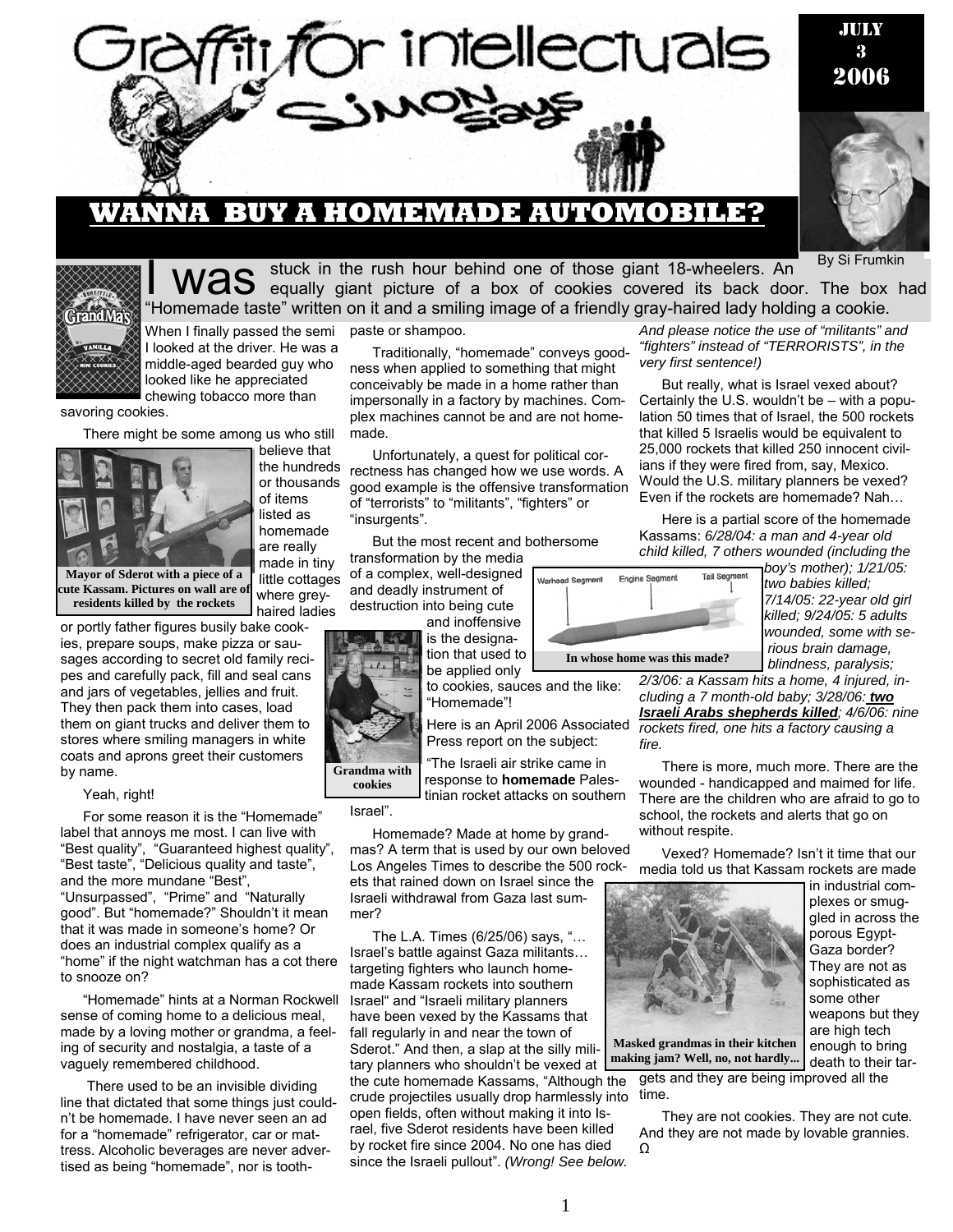# **BABIES: THE SECRET WEAPON THAT ISN'T**

**By Bennett Zimmerman, Dr. Roberta Seid and Dr. Michael Wise, JTA, 5/4/2006**

Arab Demographic Momentum has become part of the Israel lexicon. In this theory, popula-<br>Arab tion growth in the Arab sector will overwhelm the Jewish population as 'baby boom' generations give birth to an even greater number of children. Arab births will accelerate even if birth rates remain stable or drop slightly because such a large number of women will enter their childbearing years.

But the evidence is now in: demographic momentum exists -- but the momentum is occurring among Jews, not Arabs.



Jewish births grew rapidly, from 80,000 per year in 1995 to 96,000 in 2000 and to

over 103,000 in 2003. The demographic outlook for Jews has been improving because the Jewish total fertility rate (TFR), or the number of children a woman is likely to bear over her lifetime, has been rising. In 2005, it reached 2.7, the highest rate in any advanced industrial nation. While the ultra-Orthodox contributed to this rise, secular Israelis and the immigrants from the FSU also experienced increasing fer-



tility. When *aliyah* and returning Israelis (averaging over 20,000 per year from 2001 to 2004), are added to the mix, the demographic weight of the Jewish sector grows even further.

In contrast, the abso-

lute number of births in the Israel Arab sector grew from 36,500 births in 1995 to 40,800 in 2000 and has remained there ever since. In fact, after rising slightly to a record 41,400 births in 2003, the number of Israel Arabs births *fell* for the first time in 2004 to 40,800. The overall Israel Arab

fertility figure (which includes Israel Moslem, Christian Arabs, and Druze) declined from 4.4 in 2000 to 4.0 in 2004. Israel recently enacted policies that are impacting the highest fertility sectors of the Israel Arab population. In 2004, the govern-



ment stopped granting stipends for every child born to a family, restricting them to only the first two children born. There was an immediate drop in Bedouin pregnancies.

The problem with demographic predic-

tions is that they apply yesterday's or today's fertility rates to tomorrow's forecast. However, earlier childbearing patterns may 2050. have little relationship to the number of children the next generation will have. By applying the Muslim TFR rates from the 1960s (between 9-10 births per woman) to forecasts, Israeli demographers had pro-

jected that Israeli Arabs would overtake Israeli Jews by 1990. When the TFR dropped to 5.4 in the early 1980s and 4.7 in the second half of the decade, demographers applied this rate to their next series of forecasts. However, by

2005, the Arab TFR had dropped even further, to 4.0, echoing the more dramatic



throughout the Middle East where most nations display fertility levels near 3 births per woman while countries such as Iran have displayed fertility below 2 births per woman. Furthermore, Israel Arab women currently in

drops reported

their 20s will not necessarily repeat the same childbearing characteristics of today's 30 year olds. Thus, Israeli Arab women who are having fewer children in their late teens and 20s might have fewer children in their 30s than today's 30 year olds who still display fertility characteristics of earlier generations. In contrast, Israeli Jewish women in their 20s might carry their choice to have more children into their 30s, at numbers above the current set of 30 year

olds. The practice of applying yesterday's activity to tomor-



cast is a common mistake. The UN Population Division had confidently predicted in 2000 that the world's population would balloon to 12 billion people by 2050. Remarkably enough, four years later, they dramatically revised the forecast and now

predict that today's 6.3 billion global population will plateau at 9 billion persons by

With constantly changing birth patterns, what is a forecaster to do? To have any relevance a forecast must constantly be updated with the most current information and any changes in trend. The Gallup

organization recently published the results of a survey which showed a convergence in desired family size among Jews and Arabs west of the Jordan. The ideal family size has fallen to 5.1 for Arabs in Gaza and 4.5 in the West Bank. The desired family size among Israeli Jews and Israeli Arabs is now

identical at 3.7. While Gallup found no difference in the preferred number of children by younger Israelis, younger West Bankers aged 15 – 19 believe an ideal family should have 4.1 children versus

their older relatives over 50 years who believe the ideal family has 5.0 children. The convergence in desired



birth activity among Israeli Jews, Israeli Arabs, and particularly among younger West Bankers is likely to further impact the future demographic outlook for Israel and the West Bank, where Jews now form a two-thirds majority. Demographers had concentrated on past patterns in the Arab population while they were blind sighted to evidence of a slowdown in the Arab sector and the demographic revolution already being measured among Jews. By focusing on the past, forecasters anticipated demo-

graphic momentum in the wrong sector and produced an outlook that couldn't even get the present correct, let alone the future.

*Bennett Zimmerman, Roberta Seid, and Michael L. Wise are authors of Arab Population in the West Bank and Gaza: The Million Person Gap, recently published by the Begin-Sadat Center* 

*for Strategic Studies in Israel. Forecast for Israel and West Bank 2025 debuted at the Herzliya Policy Conference in Israel and in the USA at the American Enterprise Institute in Washington. The studies can be found at www.pademographics.com*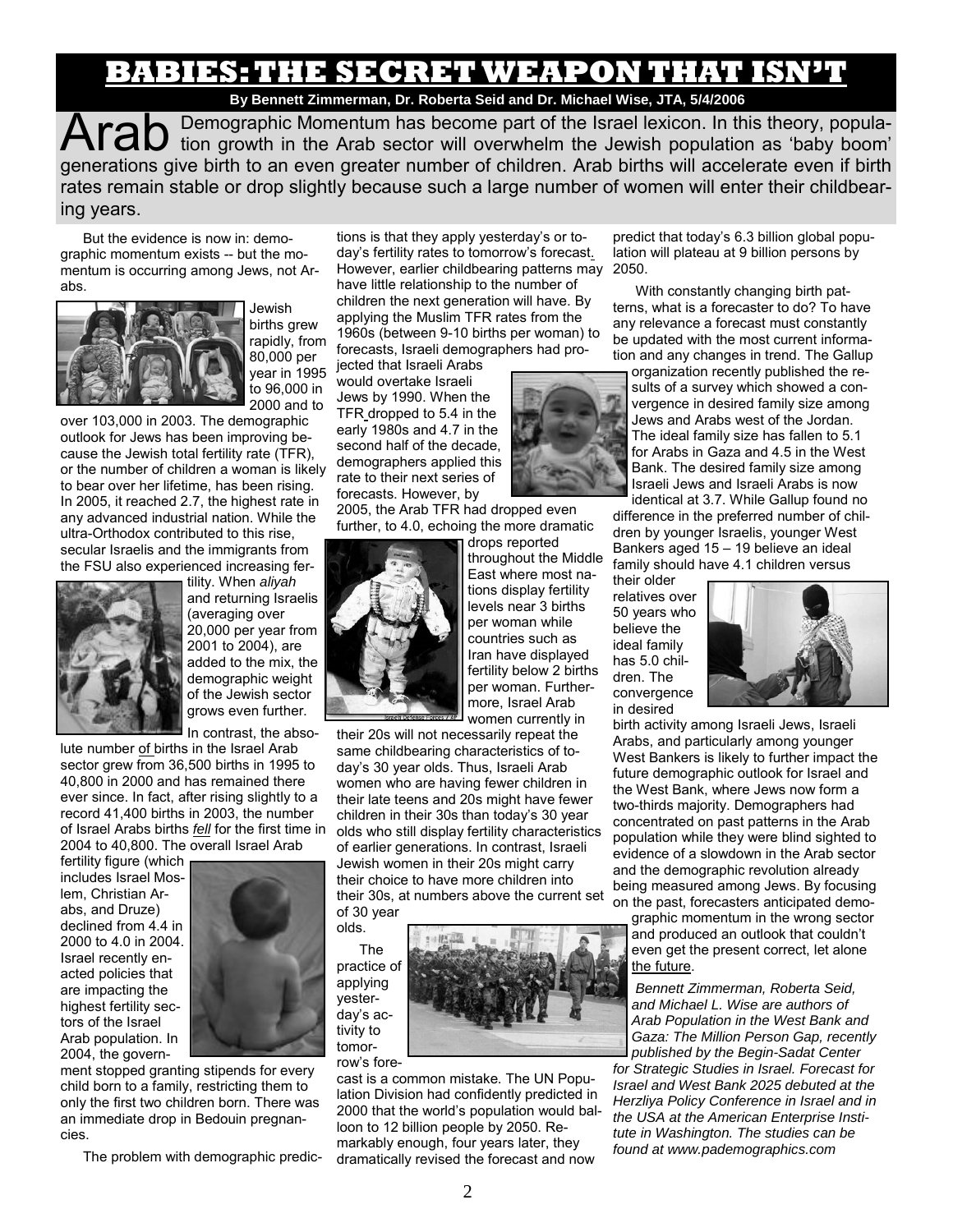Climate of Fear Richard Lintzen, Sloan Professor of Atmospheric Science, MIT. There have been repeated claims that this past year's hurricane activity was another sign of hu-<br>There man-induced climate change. Everything from the heat wave in Paris to heavy snows in Buffalo has been blamed on people burning gasoline to fuel their cars, and coal and natural gas to heat, cool and electrify their homes. Yet how can a barely discernible, one-degree increase in the recorded global mean

temperature since the late 19th century possibly gain public acceptance as the source of recent weather catastrophes? And how can it translate into unlikely claims about future catastrophes?

The answer has much to do with misun-demonstrating skepticism of the very sciderstanding the science of climate, plus a willingness to debase climate science into a that the alarmists are trumpeting model retriangle of alarmism. Ambiguous scientific statements about climate are hyped by those with a vested interest in alarm, thus raising the political stakes for policy makers who provide funds for more science re-

search to feed more alarm to increase the political stakes. After all, who puts money into science--whether for AIDS, or space, or climate--where there is nothing really alarming? Indeed, the success of climate alarmism can be counted in the increased federal spending on climate research from a few hundred million dol-

lars pre-1990 to \$1.7 billion today. It can also be seen in heightened spending on solar, wind, hydrogen, ethanol and clean coal technologies, as well as on other energy-investment decisions.

But there is a more sinister side to this feeding frenzy. Scientists who dissent from the alarmism have seen their grant funds disappear, their work derided, and themselves libeled as industry stooges, scientific hacks or worse. Consequently, lies about climate change gain credence even when they fly in the face of the science that supposedly is their basis.

To understand the misconceptions perpetuated about climate science and the climate of intimidation, one needs to grasp some of the complex underlying scientific issues. First, let's start where there is agreement. The public, press and policy makers have been repeatedly told that three claims have widespread scientific support: Global temperature has risen about a degree since the late 19th century; levels of CO2 in the atmosphere have increased by about 30% over the same period; and CO2 should contribute to future warming. These claims are true. However, what the public fails to grasp is that the claims neither constitute support for alarm nor establish man's responsibility for the small amount of warming that has occurred. In fact, those who make the most outlandish claims of alarm are actually

ence they say supports them. It isn't just sults that we know must be wrong. It is that they are trumpeting catastrophes that couldn't happen even if the models were right as justifying costly policies to try to prevent global warming.

> If the models are correct, global warming reduces the temperature differences between the poles and the equator. When you have less difference in temperature, you have less excitation of extratropical storms, not more. And, in fact, model runs support this conclusion. Alarmists

have drawn some support for increased claims of tropical storminess from a casual claim by Sir John Houghton of the U.N.'s Intergovernmental Panel on Climate Change (IPCC) that a warmer world would have more evaporation, with latent heat providing more energy for disturbances. The problem with this is that the ability of evaporation to drive tropical storms relies not only on temperature but humidity as well, and calls for drier, less humid air. Claims for starkly higher temperatures are based upon there being more humidity, not less--hardly a case for more storminess with global warming.

So how is it that we don't have more scientists speaking up about this junk science? It's my belief that many scientists have been cowed not merely by money but by fear. An example: Earlier this year, Texas Rep. Joe Barton issued letters to paleoclimatologist Michael Mann and some of his co-authors seeking the details behind a taxpayer-funded analysis that claimed the 1990s were likely the warmest decade and 1998 the warmest year in the last millennium. Mr. Barton's concern was based on the fact that the IPCC had singled out Mr. Mann's work as a means to encourage policy makers to take action. And they did so before his work could be replicated and tested--a task made difficult because Mr. Mann, a key IPCC author, had refused to release the details for analysis. The scien-

tific community's defense of Mr. Mann was, nonetheless, immediate and harsh. The president of the National Academy of Sciences--as well as the American Meteorological Society and the American Geophysical Union--formally protested, saying that Rep. Barton's singling out of a scientist's work smacked of intimidation.

All of which starkly contrasts to the silence of the scientific community when antialarmists were in the crosshairs of then-Sen. Al Gore. In 1992, he ran two congressional hearings during which he tried to bully dissenting scientists, including myself, into changing our views and supporting his climate alarmism. Nor did the scientific community complain when Mr. Gore, as vice president, tried to enlist Ted Koppel in a witch hunt to discredit anti-alarmist scientists--a request that Mr. Koppel deemed publicly inappropriate. And they were mum when subsequent articles and books by Ross Gelbspan libelously labeled scientists who differed with Mr. Gore as stooges of the fossil-fuel industry.

Sadly, this is only the tip of a nonmelting iceberg. In Europe, Henk Tennekes was dismissed as research director of the Royal Dutch Meteorological Society after questioning the scientific underpinnings of global warming. Aksel Winn-Nielsen, former director of the U.N.'s World Meteorological Organization, was tarred by Bert Bolin, first head of the IPCC, as a tool of the coal industry for questioning climate alarmism. Respected Italian professors Alfonso Sutera and Antonio Speranza disappeared from the debate in 1991, apparently losing climate-research funding for raising questions.

And then there are the peculiar standards in place in scientific journals for articles submitted by those who raise questions about accepted climate wisdom. At Science and Nature, such papers are commonly refused without review as being without interest. However, even when such papers are published, standards shift. When I, with some colleagues at NASA, attempted to determine how clouds behave under varying temperatures, we discovered what we called an "Iris Effect," wherein upperlevel cirrus clouds contracted with increased temperature, providing a very strong negative climate feedback sufficient

#### **(PLEASE SEE "HURRICANES" P.4)**

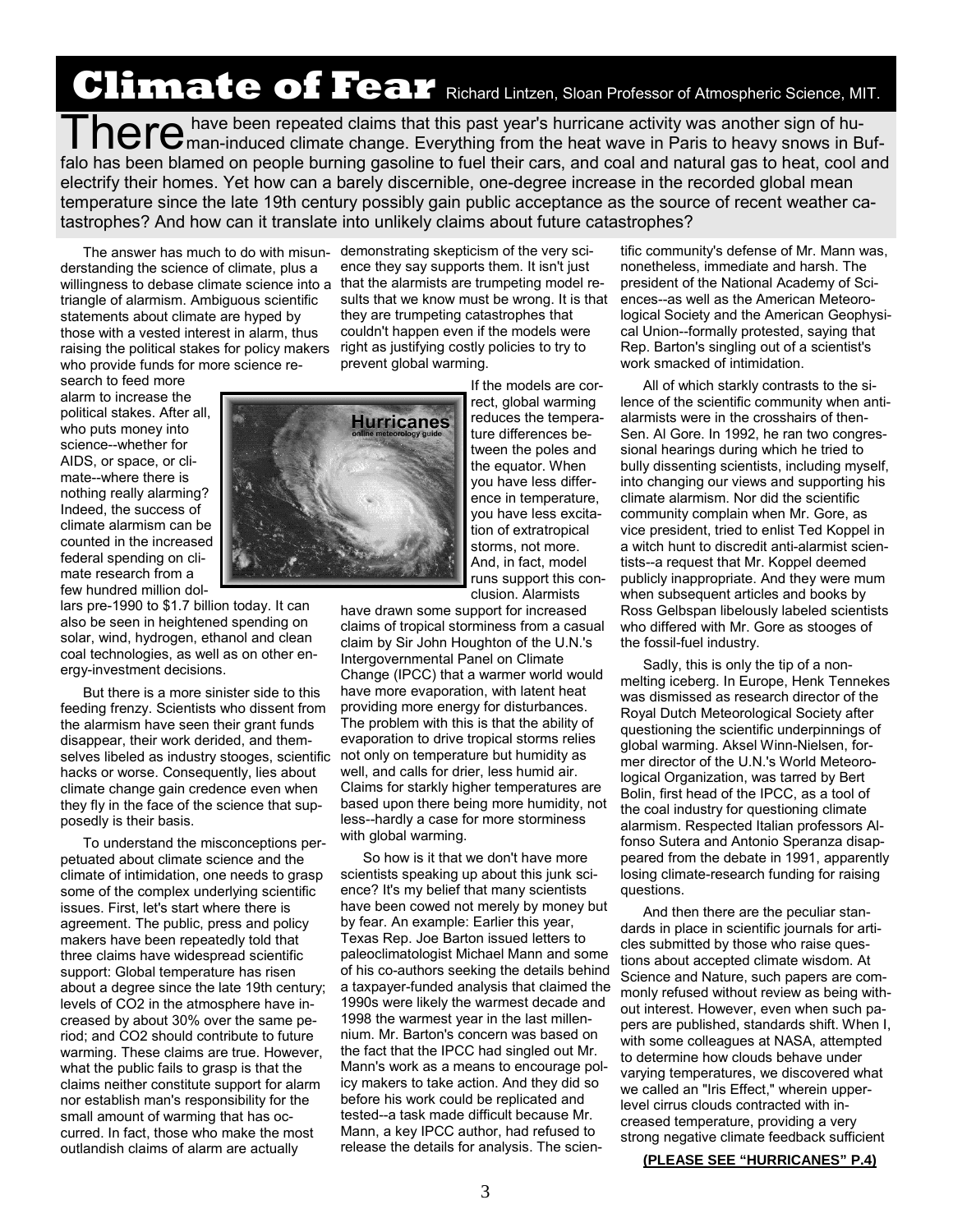

**Southern California Council for Soviet Jews publication**  (affiliate member of Union of Councils for Soviet Jews) P.O.Box 1542, Studio City, CA 91614

NON- PROFIT ORG. U.S.POSTAGE PAID STUDIO CITY CA PERMIT NO.62

JULY 3 2006

#### **RETURN SERVICE REQUESTED**

Fax: 818-766-4321 email: esfrumkin@adelphia.net Phone: 818-769-8862

## **Michael Berg and the twisted values of the Greens and pacifism** Dennis Prager, June 1, 2006

But the attention paid to Michael Berg has been very helpful in enabling many more people<br> **But the Green Party --** and those on the left sympathetic to the Greens -- and of pacifism. Thinking and values that are, in a word, twisted.

Michael Berg is a Green Party candidate for Congress from the state of Delaware and a pacifist. According to The Associated Press and many other reports, Berg believes George W. Bush is more evil than Zarqawi. Berg said that the blame for most deaths in Iraq should be placed on President Bush, who he said is "more of a terrorist than Zarqawi."

Here is one example: "Zarqawi felt my son's breath on his hand as held the knife against his throat. Zarqawi had to look in his eyes when he did it. George Bushsits there glassy-eyed in his office with pieces of paper and condemns people to death. That to me is a real terrorist."

When asked on CNN about his reaction to the death of Zarqawi, he responded: "Well, my reaction is I'm sorry whenever any human being dies. Zarqawi is a human being." The incredulous CNN interviewer, Soledad O'Brien, then asked Berg, "At some point, one would think, is there a moment when you say, 'I'm glad he's dead, the man who killed my son'?" Berg responded: "No. How can a human being be glad that another human being is dead?"

Thanks to such views, Berg has been nominated by the Green Party to be its candidate for Congress for the lone congressional seat in Delaware.

If the fact that a man who regards his son's butcher as a better man than the American president is rewarded with a party's nomi-

nation to Congress does not tell you all you need to know about the morally twisted world of the Greens, nothing will.

It was, I believe, David Horowitz who first pointed out that with the death of communism, those who held communist views will morph from Reds to Greens -- "watermelons," he called them: green on the outside, red on the inside. Why worshippers of nature lose their moral bearings is a question for another column.

Thanks to Michael Berg, the country also better knows the warped moral universe of pacifists. Pacifists are often personally sweet and endearing people who advocate "peace," and therefore their doctrine is usually spared the moral contempt it merits. Among its many moral and intellectual weaknesses, pacifism ensures that cruelty will prevail on earth. When asked by talk show host Michael Medved if he, Berg, would have killed Zarqawi as the terrorist was about to cut his son's throat, Berg said he would instead throw his body in front of the knife -- thereby ensuring, as Medved noted, that two innocent people would be murdered.

That is the consequence of pacifism -- far more cruelty and death. But the spread of evil apparently means little to pacifists. There must be some joy in feeling oneself so morally superior to those who believe that killing is sometimes morally necessary that even the ritual murder of one's son does not shake the pacifist's fanaticism.

The more Michael Berg speaks -- using

the murder of his son, a Bush supporter and supporter of the war in Iraq, to publicize his views -- the better it is. Because every time Michael Berg speaks, he shines a needed light on the moral darkness of the Greens and of pacifism. Ф

### **"HURRICANES" FROM P. 3**

to greatly reduce the response to increasing CO2. Normally, criticism of papers appears in the form of letters to the journal to which the original authors can respond immediately. However, in this case (and others) a flurry of hastily prepared papers appeared, claiming errors in our study, with our responses delayed months and longer. The delay permitted our paper to be commonly referred to as "discredited." Indeed, there is a strange reluctance to actually find out how climate really behaves. In 2003, when the draft of the U.S. National Climate Plan urged a high priority for improving our knowledge of climate sensitivity, the National Research Council instead urged support to look at the impacts of the warming--not whether it would actually happen.

Alarm rather than genuine scientific curiosity, it appears, is essential to maintaining funding. And only the most senior scientists today can stand up against this alarmist gale, and defy the iron triangle of climate scientists, advocates and policymakers.